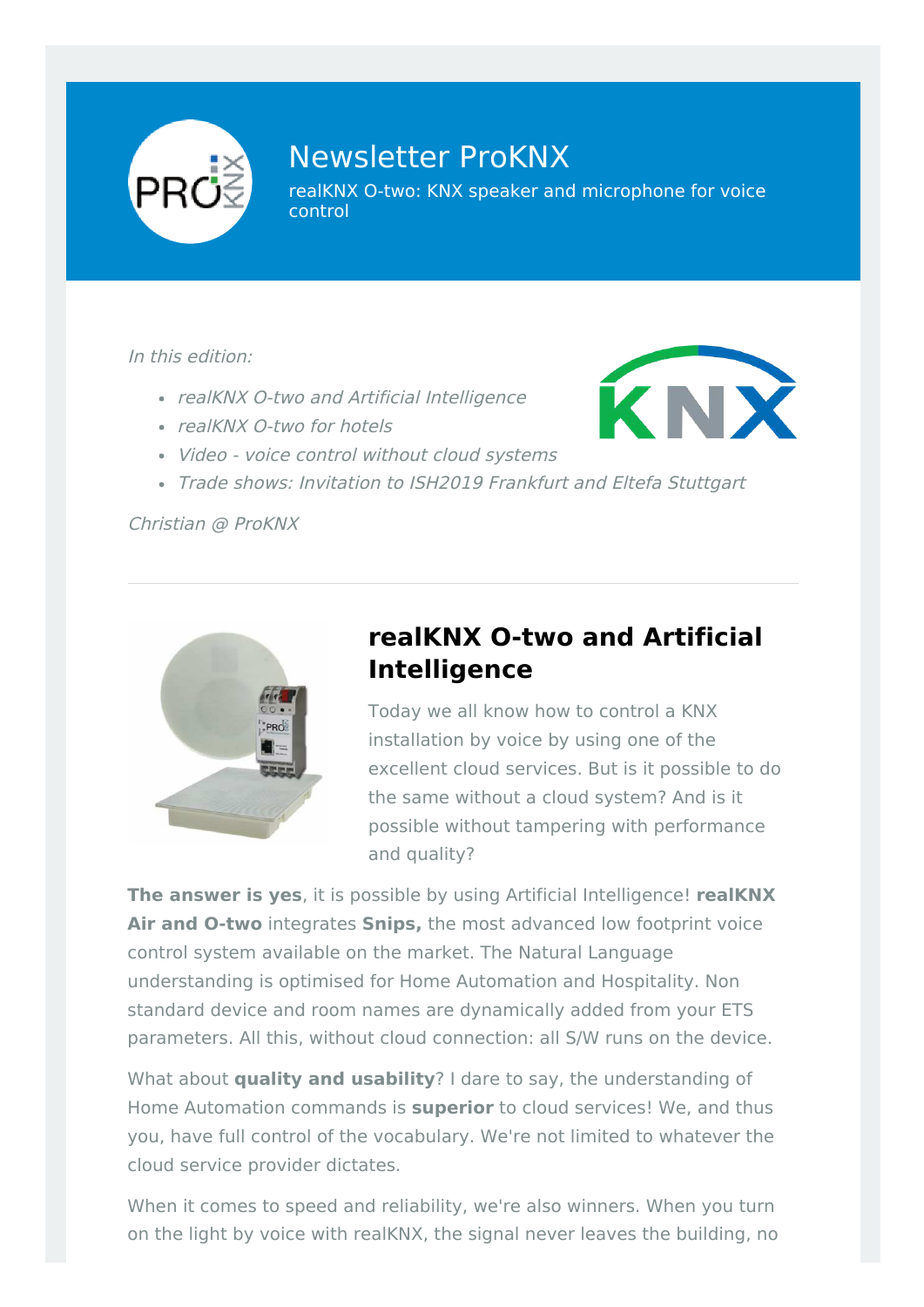need to travel around the globe.

Some voice command examples:

- "More lights please"
- "It's too cold in here" (equal to saying Increase the temperature)
- "Let the sunshine in" (will open the shutters)
- Classic "Turn on the lights" works too of course.

#### **[realKNX O-two for hotels - Private-by-Design](https://knxhotel.com/?&utm_source=newsletter&utm_medium=email&utm_campaign=realknx_o_two_the_first_smart_speaker_microphone_for_knx&utm_term=2019-03-04)**



I believe voice control will increasingly move into the hotel market. In an unfamiliar environment, using voice is the most intuitive way of expressing ones wishes.

- Speaking and listening is easier than reading and writing.
- No need for a display, nor a keyboard.
- Privacy is guaranteed with realKNX, what you say stays in the room.
- Personalized announcements, e.g. in case of fire what's the nearest route out.

realKNX O-two supports English, German and French. Spanish and Portuguese available shortly.

Hospitality system is under development, ask for room service, check the restaurant opening hours and menu .. and more!

Visit our website [https://knxhotel.com](https://knxhotel.com/?&utm_source=newsletter&utm_medium=email&utm_campaign=realknx_o_two_the_first_smart_speaker_microphone_for_knx&utm_term=2019-03-04)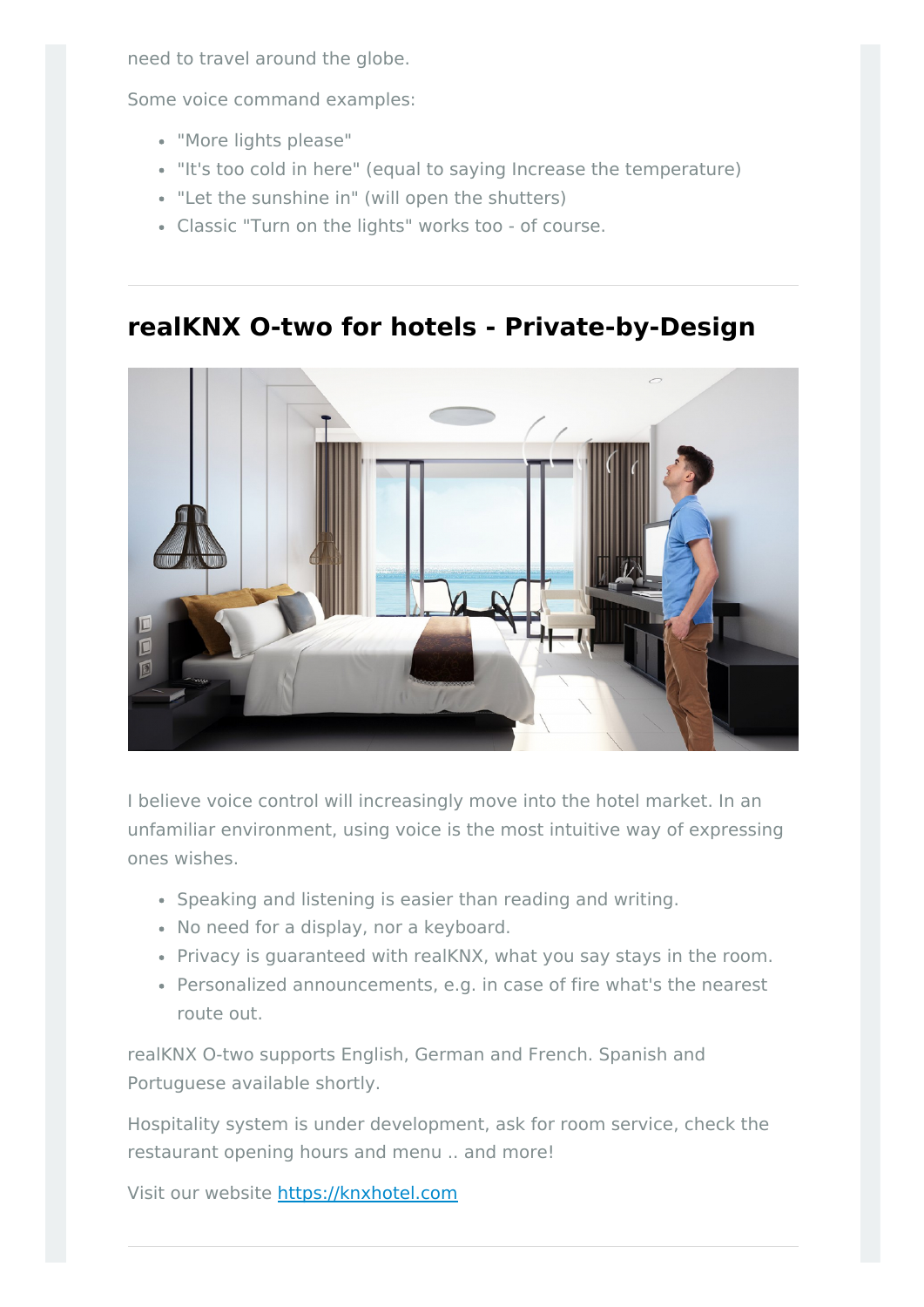#### **[Video for voice control without cloud systems](https://knxhotel.com/?&utm_source=newsletter&utm_medium=email&utm_campaign=realknx_o_two_the_first_smart_speaker_microphone_for_knx&utm_term=2019-03-04)**



See us in **Frankfurt**

**[Booth 10.3 B49](https://ish.messefrankfurt.com/frankfurt/de/ausstellersuche.detail.html/konnex-association.html?&utm_source=newsletter&utm_medium=email&utm_campaign=realknx_o_two_the_first_smart_speaker_microphone_for_knx&utm_term=2019-03-04) (KNX Association cvba)**

**ISH** Frankfurt am Main  $11. - 15.3.2019$ 

Visit us in **Stuttgart**

**[Booth 6D42](https://www.messe-stuttgart.de/eltefa/besucher/ausstellerverzeichnis?&utm_source=newsletter&utm_medium=email&utm_campaign=realknx_o_two_the_first_smart_speaker_microphone_for_knx&utm_term=2019-03-04#/hallenplan/hall=6;stand=6__6D42;) (ProKNX SAS)**

trisierend: 20. - 22. März 2019 | Messe Stuttgart realKNX O-two<br>der erste KNX Lautsprecher<br>zur Sprachsteuerung/Statusausgabe eltefa



eltefa@proknx.com

## **The complete realKNX [Portofolio for voice control](https://www.messe-stuttgart.de/eltefa/besucher/rahmenprogramm/sonderschau-e-haus/?&utm_source=newsletter&utm_medium=email&utm_campaign=realknx_o_two_the_first_smart_speaker_microphone_for_knx&utm_term=2019-03-04) can also be found in the e-Haus of the ZVEH**

The voice and help control as well as the augmented reality will be shown live in the model house. Please make an appointment via